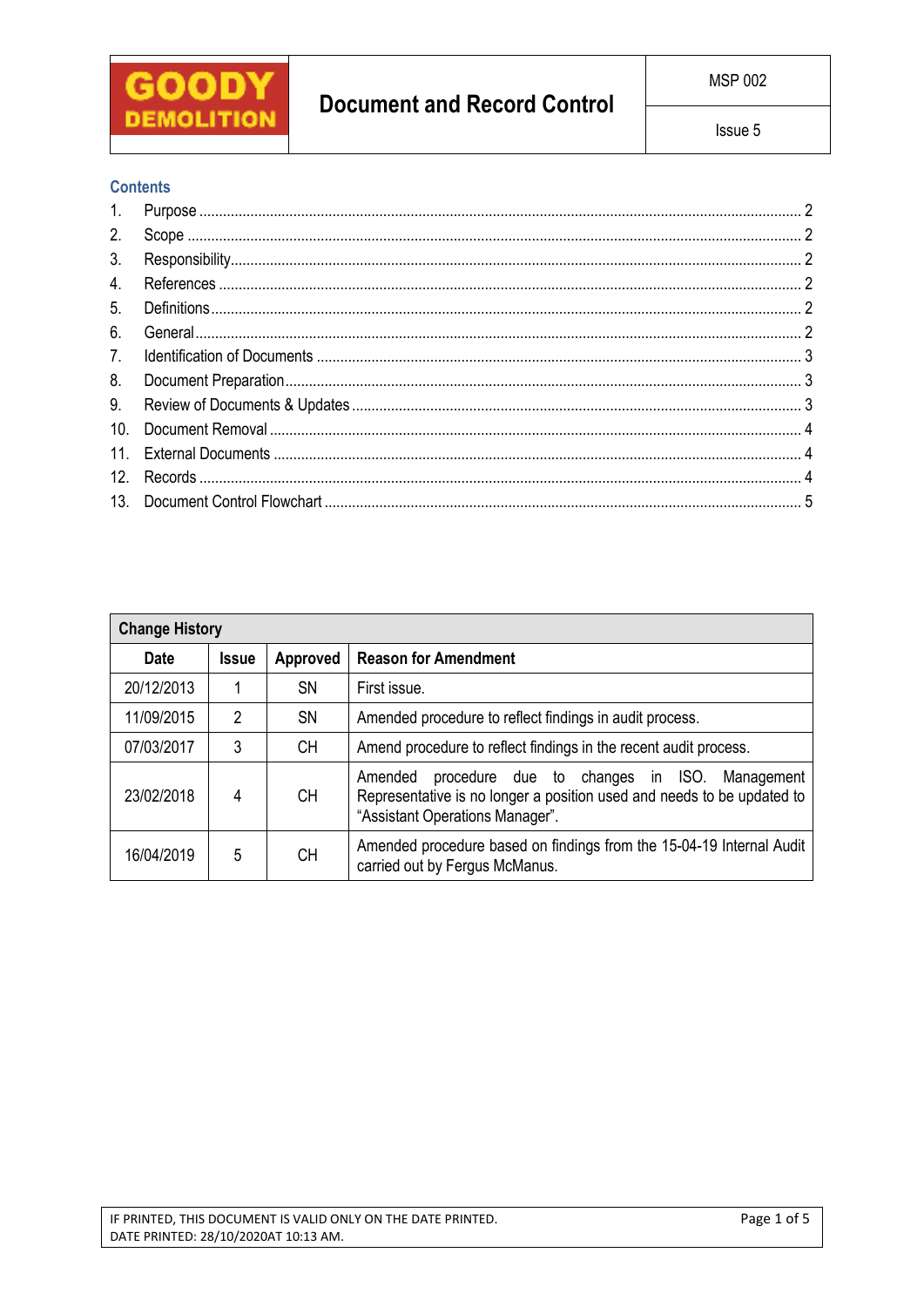

## **1. Purpose**

This procedure defines the process Goody Demolition uses to ensure that documents and data related to the management system are controlled. Compliance with this procedure will assure that current, accurate documentation is available where needed to prevent unintended or incorrect actions, and that quality, environmental and Health and Safety related records are properly controlled and readily retrievable.

## **2. Scope**

This procedure applies to all documents and records directly related to the activities of Goody Demolition and the management system.

#### **3. Responsibility**

The Assistant Operations Manager is responsible for the implementation of this procedure.

The document owner, as defined in the Planning Workbook, is responsible for ensuring their documents are up-to-date, accurate and requirements are communicated to all relevant staff.

#### **4. References**

• MS Planning Workbook

### **5. Definitions**

MS Planning Workbook: A spreadsheet designed to maintain lists of documents and records associated with the management system

Procedures: System level documents that span multiple activities or departments.

Work Instruction Sheets / Safe Systems of Work: Documents that address the control of specific activities or unique jobs.

Forms/Templates: Documents that provide instructions and evidence of activities and may become records after completion.

Records: Demonstrate the conformance to specified requirements. Records indicate information and compliance with the management system and regulatory requirements.

Method Statements: Documents which detail the site specific details and methodology of how to carry out the works.

Risk Assessments: Documents which detail the site specific hazards / risks and control measures which are in placed to adequately reduce / control / remove the hazard / risk.

#### **6. General**

- 6.1. The process for document preparation, distribution and control is shown in the flowchart in section 13.
- 6.2. Electronic document control through the company computer system is the primary method of controlling internal documents. The documents shall be saved within the relevant folders and added to the MS Planning Workbook within the Master Document list. Hard copies are made available to staff that do not have access to the computer system.
- 6.3. Document protection is achieved by allocating appropriate access rights within the computer system.
- 6.4. Copies printed out are only valid on the day of printing, unless verified against the latest issue on the server. Hard copies are issued and controlled by the Assistant Operations Manager.
- 6.5. Managers/Supervisors or process owners are responsible for the documents related to their area of responsibility. Any changes that are required as a result of a document review will be submitted to the Assistant Operations Manager who will update the Master copy on the server.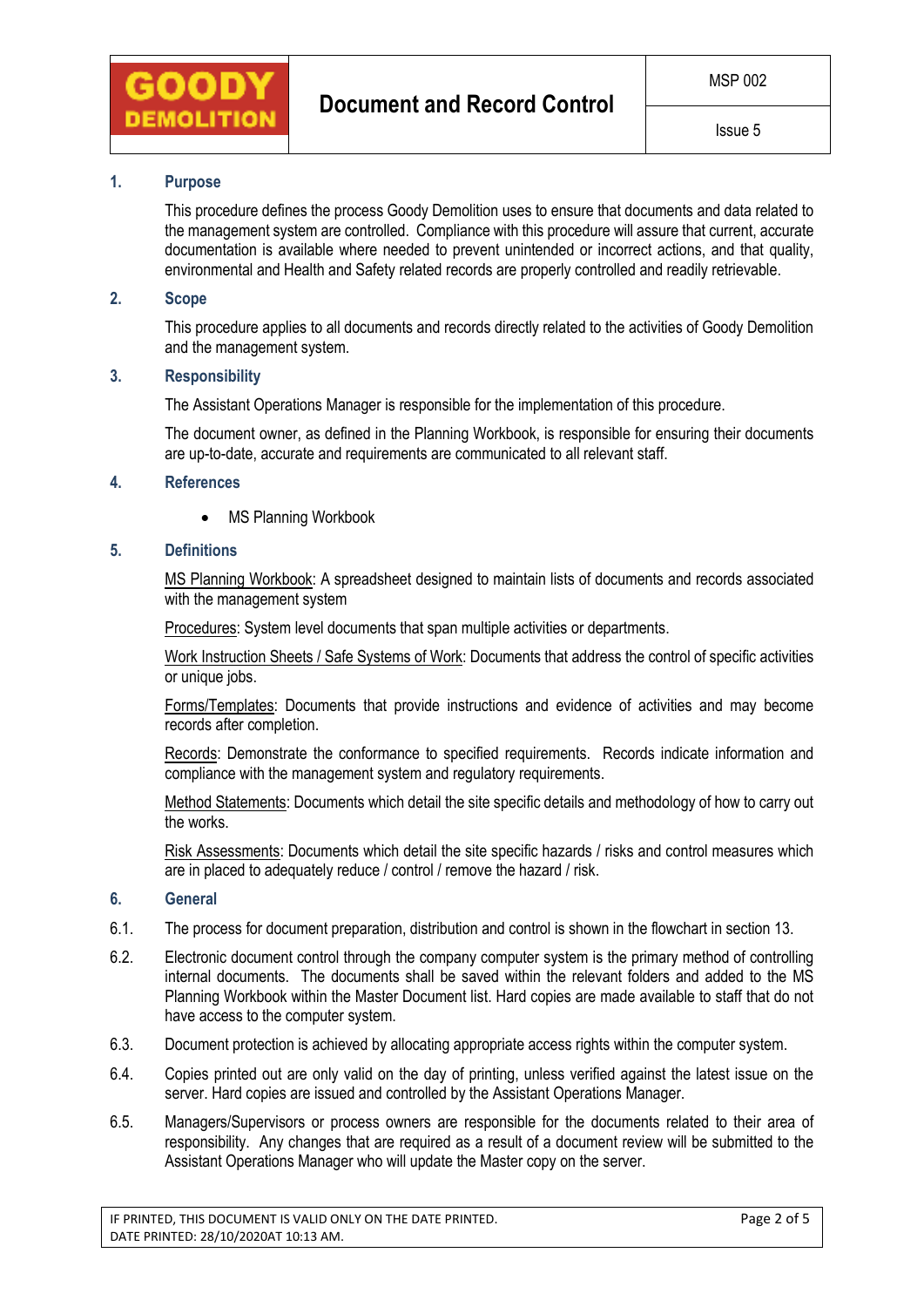

## **7. Identification of Documents**

- 7.1. Documents shall be identified by a unique name, number or both and contain the company name/logo, issue status, date of issue and a change history section where appropriate.
- 7.2. The following naming convention for procedures shall apply.
	- MSP Top level procedures (Management System Procedure)
	- $\bullet$  G 2 2<sup>nd</sup> Level procedures (Method Statements)
	- $\bullet$  DEM 2<sup>nd</sup> Level procedure (Risk Assessments)

For example: MSP 002 Issue 1 Document and Record Control, G2273 – Albion House, Dem064 UseofQuickHitch.

7.3. Forms shall be named using the 3 letter code MSF (Management System Form), followed by a number, title and issue status. For example: MSF 101 iss 1 Contract Pre-start meeting form.

#### **8. Document Preparation**

- 8.1. Documents may be in any appropriate format and the author shall contact the Assistant Operations Manager to discuss the proposal.
- 8.2. The document shall be drafted by the author and then forwarded to the Assistant Operations Manager who shall consult with the process owner and those affected to review and approve the document.
- 8.3. If approved, the document shall be assigned a unique number using the name convention in 7.2, the initials of the document approver added to the change history and then stored in a folder which uses MS Access Control and then uploaded to the server following the requirements of 6.2.

#### **9. Review of Documents & Updates**

- 9.1. Documents shall be reviewed as part of the internal audit process or after the identification of a nonconformity or opportunity for improvement.
- 9.2. Updates to procedures shall be communicated to the relevant staff through the following methods:
	- The document change history, if applicable (summary of the changes)
	- An email or electronic message sent to alert users
	- Meetings
	- Revisions identified in text by font colour or appropriate method
	- Training
- 9.3. The details of the update shall be recorded in the change history of the document where appropriate.
- 9.4. Previous issues of documents shall be retained electronically as history in an archive folder.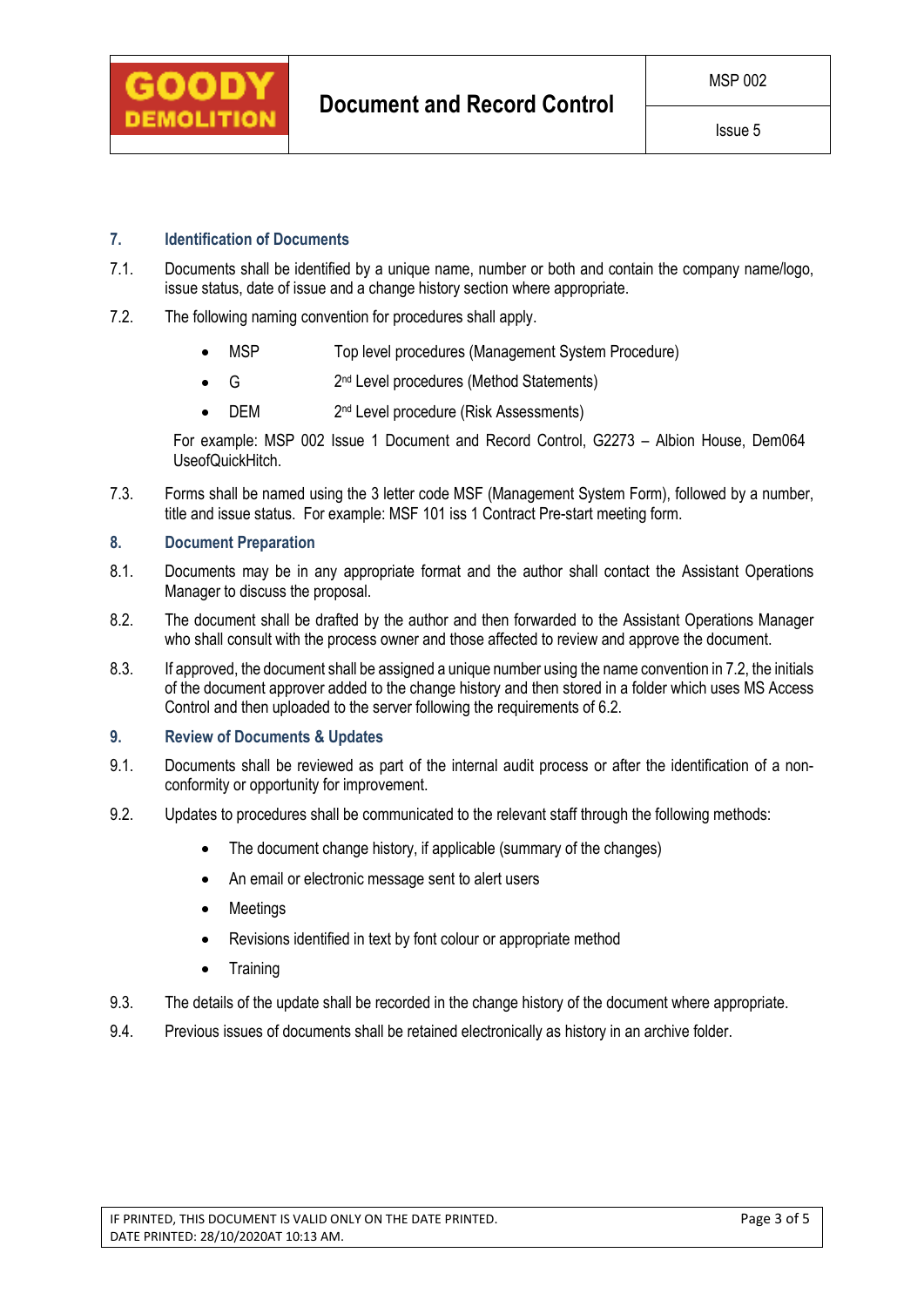

### **10. Document Removal**

10.1. Controlled documents may become obsolete with the elimination and/or update of a procedure. The Assistant Operations Manager shall ensure that the document is moved to an archive folder to prevent inadvertent changes. This prevents the use of any obsolete documents from unintentional use.

## **11. External Documents**

11.1. Documents of external origin such as local regulations and permits shall be controlled by the person responsible for that part of the business. Local regulations and permits shall be maintained electronically. The above identification and numbering does not apply to documents of external origin. The responsible person shall ensure that the external documents are of the correct revision level and are properly controlled to ensure against the use of obsolete documents. Hard copy documentation is only maintained if it is not possible to store them electronically.

## **12. Records**

- 12.1. Records shall be maintained electronically wherever practicable and shall be access controlled where required to prevent unintended access i.e. HR records.
- 12.2. Where more detail on the retention of records is required, this is provided within the MS Planning Workbook.
- 12.3. Storage of records may be electronic or through the storage of hard copies. In general the following minimum retention guidelines apply, unless superseded by regulatory requirements:

|   | Management System Records (audits,<br>management review minutes, NCRs, Customer<br>Satisfaction, Complaints) | 3 years                                    |
|---|--------------------------------------------------------------------------------------------------------------|--------------------------------------------|
|   | <b>Training Records</b>                                                                                      | Time of employment plus 6 calendar year    |
|   | Environmental Regulatory records (unless<br>otherwise stated)                                                | 3 years                                    |
|   | <b>Monitoring Data</b>                                                                                       | 2 years                                    |
| ٠ | Financial Records (Purchase records, sales<br>orders, invoices etc.)                                         | 7 years                                    |
|   | <b>Calibration &amp; Maintenance Records</b>                                                                 | Lifetime of equipment plus 3 calendar year |

- 12.4. Each record owner shall determine the actual retention time for the record based on its need and not to conflict with any regulatory requirements.
- 12.5. Records maintained electronically and are backed up in accordance with MSP 014